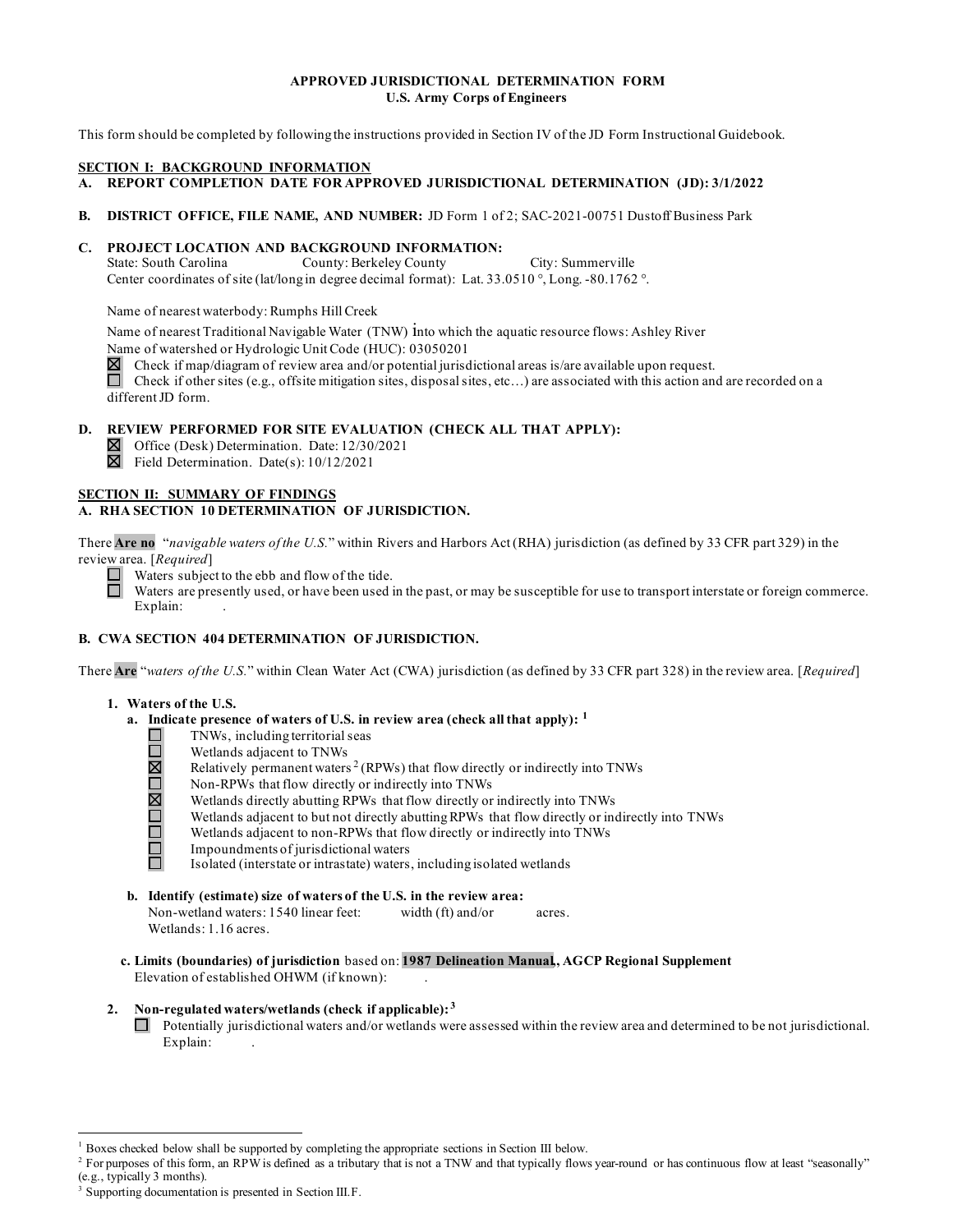#### **SECTION III: CWA ANALYSIS**

#### **A. TNWs AND WETLANDS ADJACENT TO TNWs**

 **The agencies will assert jurisdiction over TNWs and wetlands adjacent to TNWs. If the aquatic resource is a TNW, complete Section III.A.1 and Section III.D.1. only; if the aquatic resource is a wetland adjacent to a TNW, complete Sections III.A.1 and 2 and Section III.D.1.; otherwise, see Section III.B below**.

#### **1. TNW**

Identify TNW: .

Summarize rationale supporting determination:

#### **2. Wetland adjacent to TNW**

Summarize rationale supporting conclusion that wetland is "adjacent": .

#### **B. CHARACTERISTICS OF TRIBUTARY (THAT IS NOT A TNW) AND ITS ADJACENT WETLANDS (IF ANY):**

 **This section summarizes information regarding characteristics of the tributary and its adjacent wetlands, if any, and it helps determine whether or not the standards for jurisdiction established under Rapanos have been met.** 

 **The agencies will assert jurisdiction over non-navigable tributaries of TNWs where the tributaries are "relatively permanent waters" (RPWs), i.e. tributaries that typically flow year-round or have continuous flow at least seasonally (e.g., typically 3 (perennial) flow, skip to Section III.D.2. If the aquatic resource is a wetland directly abutting a tributary with perennial flow,**  skip to Section III.D.4. **months). A wetland that directly abuts an RPW is also jurisdictional. If the aquatic resource is not a TNW, but has year-round** 

skip to Section III.D.4.<br>A wetland that is adjacent to but that does not directly abut an RPW requires a significant nexus evaluation. Corps districts and  **EPA regions will include in the record any available information that documents the existence of a significant nexus between a relatively permanent tributary that is not perennial (and its adjacent wetlands if any) and a traditional navigable water, even though a significant nexus finding is not required as a matter of law.** 

 **If the waterbody [4](#page-1-0) is not an RPW, or a wetland directly abutting an RPW, a JD will require additional data to determine if the waterbody has a significant nexus with a TNW. If the tributary has adjacent wetlands, the significant nexus evaluation must consider the tributary in combination with all of its adjacent wetlands. This significant nexus evaluation that combines, for analytical purposes, the tributary and all of its adjacent wetlands is used whether the review area identified in the JD request is the tributary, Section III.B.2 for any onsite wetlands, and Section III.B.3 for all wetlands adjacent to that tributary, both onsite and offsite. The determination whether a significant nexus exists is determined in Section III.C below. the tributary, or its adjacent wetlands, or both. If the JD covers a tributary with adjacent wetlands, complete Section III.B.1 for** 

**1. Characteristics of non-TNWs that flow directly or indirectly into TNW** 

#### **(i) General Area Conditions:**

| Watershed size:          | <b>Pick List</b> |        |
|--------------------------|------------------|--------|
| Drainage area:           | <b>Pick List</b> |        |
| Average annual rainfall: |                  | inches |
| Average annual snowfall: |                  | inches |

#### **(ii) Physical Characteristics:**

(a) Relationship with TNW:

 $\Box$  Tributary flows directly into TNW. □ Tributary flows through **Pick List** tributaries before entering TNW.

 Project waters are **Pick List** river miles from TNW. Project waters are **Pick List** river miles from RPW. Project waters are **Pick List** aerial (straight) miles from TNW. Project waters are **Pick List** aerial (straight) miles from RPW. Project waters cross or serve as state boundaries. Explain:

Identify flow route to TNW<sup>[5](#page-1-1)</sup>:  $: \mathbb{R}^n \times \mathbb{R}^n$ Tributary stream order, if known: .

<span id="page-1-0"></span><sup>4</sup> Note that the Instructional Guidebook contains additional information regarding swales, ditches, washes, and erosional features generally and in the arid West.

<span id="page-1-1"></span> 5 Flow route can be described by identifying, e.g., tributary a, which flows through the review area, to flow into tributary b, which then flows into TNW.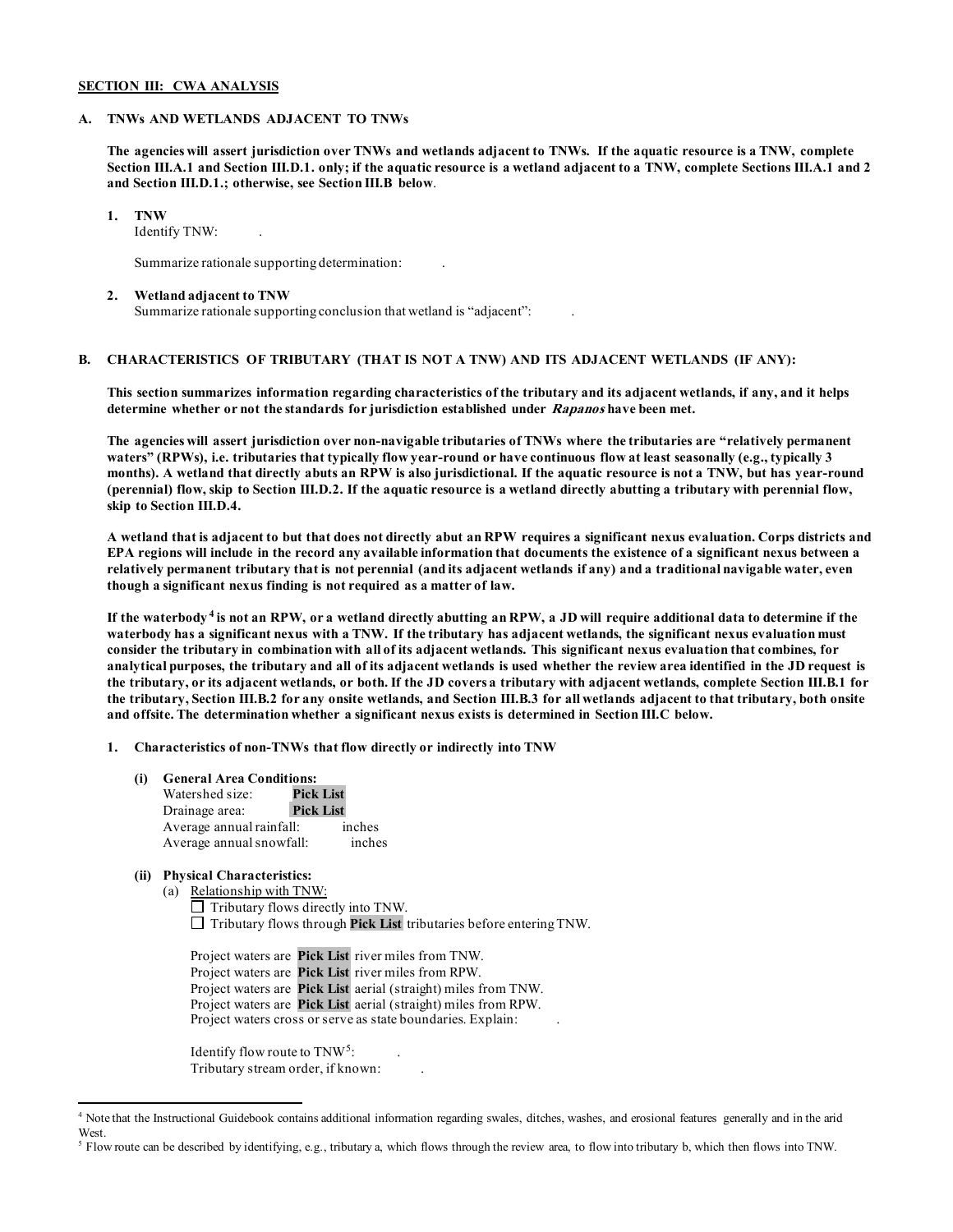|     | (b) General Tributary Characteristics (check all that apply):                                                                       |
|-----|-------------------------------------------------------------------------------------------------------------------------------------|
|     | Tributary is:<br>$\Box$ Natural                                                                                                     |
|     | $\Box$ Artificial (man-made). Explain:                                                                                              |
|     | $\Box$ Manipulated (man-altered). Explain:                                                                                          |
|     |                                                                                                                                     |
|     | Tributary properties with respect to top of bank (estimate):                                                                        |
|     | Average width:<br>feet                                                                                                              |
|     | Average depth:<br>feet                                                                                                              |
|     | Average side slopes: Pick List.                                                                                                     |
|     |                                                                                                                                     |
|     | Primary tributary substrate composition (check all that apply):                                                                     |
|     | $\Box$ Silts<br>$\Box$ Sands<br>$\Box$ Concrete                                                                                     |
|     | $\Box$ Cobbles<br>Muck<br>$\Box$ Gravel                                                                                             |
|     | $\Box$ Bedrock<br>$\Box$ Vegetation. Type/% cover:                                                                                  |
|     | $\Box$ Other. Explain:                                                                                                              |
|     |                                                                                                                                     |
|     | Tributary condition/stability [e.g., highly eroding, sloughing banks]. Explain:                                                     |
|     | Presence of run/riffle/pool complexes. Explain:                                                                                     |
|     | Tributary geometry: Pick List<br>Tributary gradient (approximate average slope):<br>$\frac{0}{0}$                                   |
|     |                                                                                                                                     |
| (c) | Flow:                                                                                                                               |
|     | Tributary provides for: Pick List                                                                                                   |
|     | Estimate average number of flow events in review area/year: Pick List                                                               |
|     | Describe flow regime:                                                                                                               |
|     | Other information on duration and volume:                                                                                           |
|     |                                                                                                                                     |
|     | Surface flow is: Pick List. Characteristics:                                                                                        |
|     | Subsurface flow: Pick List. Explain findings:                                                                                       |
|     | $\Box$ Dye (or other) test performed:                                                                                               |
|     |                                                                                                                                     |
|     | Tributary has (check all that apply):                                                                                               |
|     | $\Box$ Bed and banks                                                                                                                |
|     | $\Box$ OHWM <sup>6</sup> (check all indicators that apply):                                                                         |
|     | $\Box$ clear, natural line impressed on the bank $\Box$<br>the presence of litter and debris                                        |
|     | destruction of terrestrial vegetation<br>$\Box$ changes in the character of soil<br>□                                               |
|     | $\Box$ shelving<br>П<br>the presence of wrack line                                                                                  |
|     | $\Box$ vegetation matted down, bent, or absent<br>$\Box$<br>sediment sorting                                                        |
|     | $\Box$ leaf litter disturbed or washed away<br>$\Box$<br>scour                                                                      |
|     | □<br>multiple observed or predicted flow events<br>$\Box$ sediment deposition                                                       |
|     | abrupt change in plant community<br>water staining                                                                                  |
|     | $\Box$ other (list):                                                                                                                |
|     | $\Box$ Discontinuous OHWM. <sup>7</sup> Explain:                                                                                    |
|     | If factors other than the OHWM were used to determine lateral extent of CWA jurisdiction (check all that apply):                    |
|     | $\Box$ High Tide Line indicated by:<br>Mean High Water Mark indicated by:                                                           |
|     | $\Box$ oil or scum line along shore objects<br>$\Box$ survey to available datum;                                                    |
|     | $\Box$ fine shell or debris deposits (foreshore)<br>physical markings;<br>⊔                                                         |
|     | $\Box$ vegetation lines/changes in vegetation types.<br>$\Box$ physical markings/characteristics                                    |
|     | $\Box$ tidal gauges                                                                                                                 |
|     | $\Box$ other (list):                                                                                                                |
|     |                                                                                                                                     |
|     | (iii) Chemical Characteristics:                                                                                                     |
|     | Characterize tributary (e.g., water color is clear, discolored, oily film; water quality; general watershed characteristics, etc.). |
|     | Explain:                                                                                                                            |

Identify specific pollutants, if known: .

<span id="page-2-1"></span><span id="page-2-0"></span> 6 A natural or man-made discontinuity in the OHWM does not necessarily sever jurisdiction (e.g., where the stream temporarily flows underground, or where the OHWM has been removed by development or agricultural practices). Where there is a break in the OHWM that is unrelated to the waterbody's flow regime (e.g., flow over a rock outcrop or through a culvert), the agencies will look for indicators of flow above and below the break. 7 Ibid.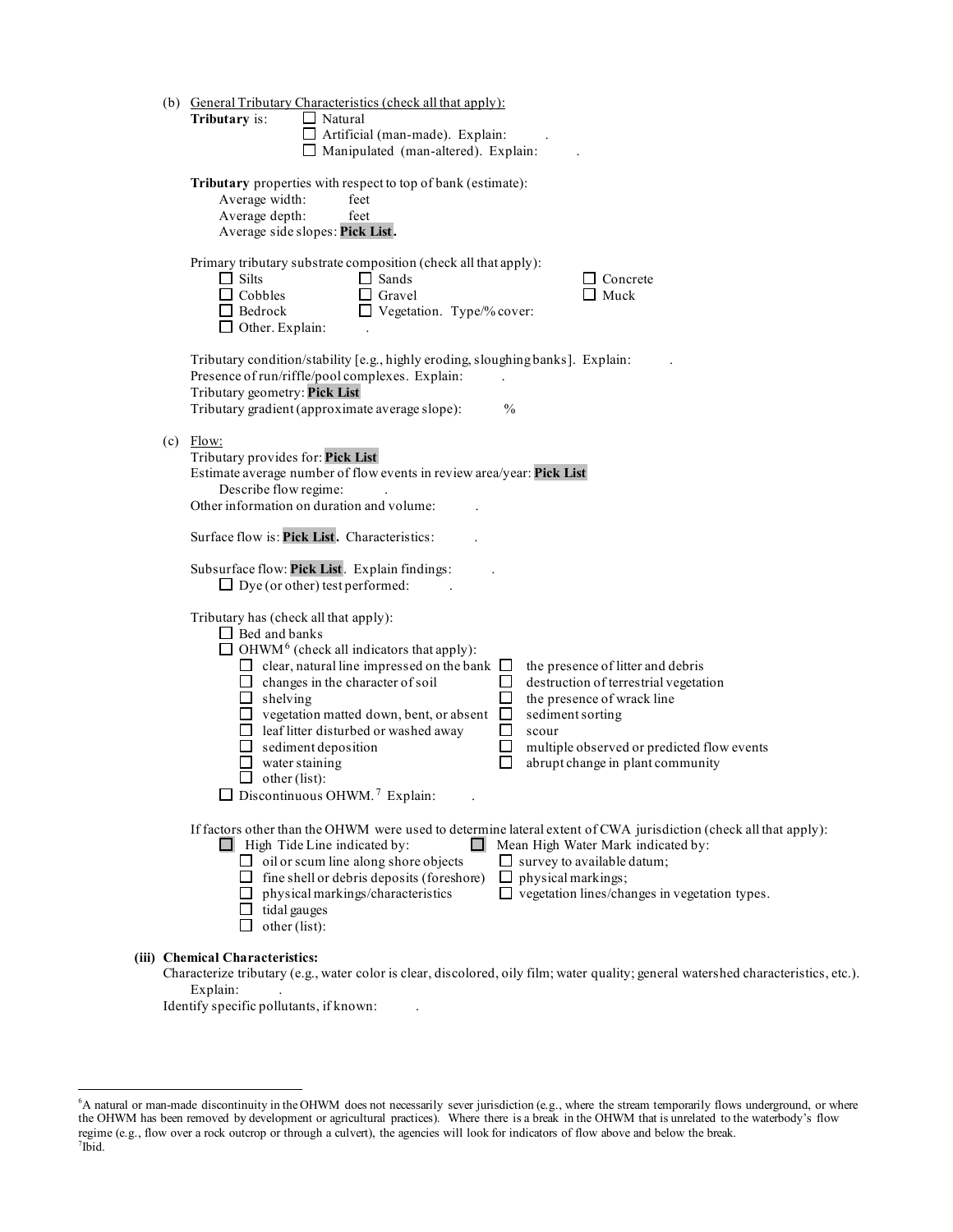#### **(iv) Biological Characteristics. Channel supports (check all that apply):**

- $\Box$  Riparian corridor. Characteristics (type, average width):
- □ Wetland fringe. Characteristics: .
- □ Habitat for:
	- $\Box$  Federally Listed species. Explain findings:
	- $\Box$  Fish/spawn areas. Explain findings:
	- ロ 、  $\Box$  Other environmentally-sensitive species. Explain findings:
	- $\Box$  Aquatic/wildlife diversity. Explain findings:

#### **2. Characteristics of wetlands adjacent to non-TNW that flow directly or indirectly into TNW**

#### **(i) Physical Characteristics:**

- (a) General Wetland Characteristics: Properties: Wetland size: acres Wetland type. Explain: Wetland quality. Explain: Project wetlands cross or serve as state boundaries. Explain: .
- (b) General Flow Relationship with Non-TNW:

Flow is: Pick List. Explain:

Surface flow is**: Pick List**  Characteristics: .

 $\Box$  Dye (or other) test performed:  $\Box$ Subsurface flow: **Pick List** . Explain findings: .

#### (c) Wetland Adjacency Determination with Non-TNW:

- $\Box$  Directly abutting
- $\Box$  Not directly abutting
	- $\Box$  Discrete wetland hydrologic connection. Explain:
	- 一 !  $\Box$  Ecological connection. Explain:
	- $\Box$  Separated by berm/barrier. Explain: .

## (d) Proximity (Relationship) to TNW

Project wetlands are **Pick List** river miles from TNW. Project waters are **Pick List** aerial (straight) miles from TNW. Flow is from: **Pick List .**  Estimate approximate location of wetland as within the **Pick List** floodplain.

#### **(ii) Chemical Characteristics:**

 Characterize wetland system (e.g., water color is clear, brown, oil film on surface; water quality; general watershed characteristics; etc.). Explain: . Identify specific pollutants, if known: .

#### **(iii) Biological Characteristics. Wetland supports (check all that apply):**

- $\Box$  Riparian buffer. Characteristics (type, average width):  $\Box$ .
- $\Box$  Vegetation type/percent cover. Explain: .
- $\Box$  Habitat for:
	- $\Box$  Federally Listed species. Explain findings:
	- $\Box$  Fish/spawn areas. Explain findings:
	- $\Box$  Other environmentally-sensitive species. Explain findings:
	- $\Box$  Aquatic/wildlife diversity. Explain findings:  $\Box$ .

#### **3. Characteristics of all wetlands adjacent to the tributary (if any)**

Approximately ( All wetland(s) being considered in the cumulative analysis: **Pick List**  ) acres in total are being considered in the cumulative analysis.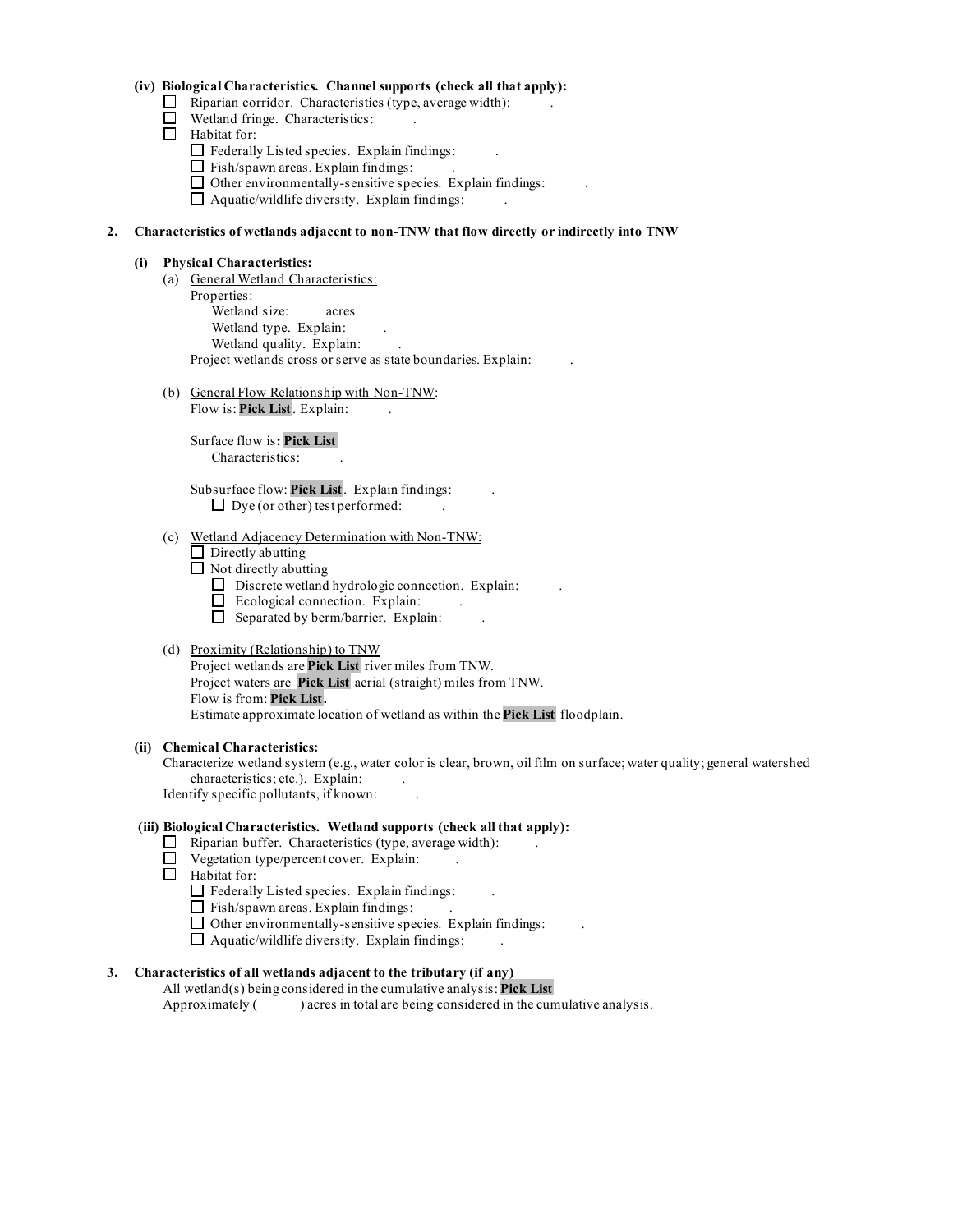For each wetland, specify the following:

Directly abuts? (Y/N) Size (in acres) Directly abuts? (Y/N) Size (in acres)

Summarize overall biological, chemical and physical functions being performed: .

#### **C. SIGNIFICANT NEXUS DETERMINATION**

 **A significant nexus analysis will assess the flow characteristics and functions of the tributary itself and the functions performed by any wetlands adjacent to the tributary to determine if they significantly affect the chemical, physical, and biological integrity of a TNW. For each of the following situations, a significant nexus exists if the tributary, in combination with all of its adjacent wetlands, has more than a speculative or insubstantial effect on the chemical, physical and/or biological integrity of a TNW. Considerations when evaluating significant nexus include, but are not limited to the volume, duration, and frequency of the flow of water in the tributary and its proximity to a TNW, and the functions performed by the tributary and all its adjacent wetlands. It is not appropriate to determine significant nexus based solely on any specific threshold of distance (e.g. between a tributary and its adjacent wetland or between a tributary and the TNW). Similarly, the fact an adjacent wetland lies within or outside of a floodplain is not solely determinative of significant nexus.** 

 **discussed in the Instructional Guidebook. Factors to consider include, for example: Draw connections between the features documented and the effects on the TNW, as identified in the** *Rapanos* **Guidance and** 

- TNWs, or to reduce the amount of pollutants or flood waters reaching a TNW? • Does the tributary, in combination with its adjacent wetlands (if any), have the capacity to carry pollutants or flood waters to
- other species, such as feeding, nesting, spawning, or rearing young for species that are present in the TNW? • Does the tributary, in combination with its adjacent wetlands (if any), provide habitat and lifecycle support functions for fish and
- Does the tributary, in combination with its adjacent wetlands (if any), have the capacity to transfer nutrients and organic carbon that support downstream foodwebs?
- biological integrity of the TNW? • Does the tributary, in combination with its adjacent wetlands (if any), have other relationships to the physical, chemical, or

#### **Note: the above list of considerations is not inclusive and other functions observed or known to occur should be documented below:**

- findings of presence or absence of significant nexus below, based on the tributary itself, then go to Section III.D: . **1. Significant nexus findings for non-RPW that has no adjacent wetlands and flows directly or indirectly into TNWs.** Explain
- **2. Significant nexus findings for non-RPW and its adjacent wetlands, where the non-RPW flows directly or indirectly into**  adjacent wetlands, then go to Section III.D: . **TNWs.** Explain findings of presence or absence of significant nexus below, based on the tributary in combination with all of its
- **3. Significant nexus findings for wetlands adjacent to an RPW but that do not directly abut the RPW.** Explain findings of presence or absence of significant nexus below, based on the tributary in combination with all of its adjacent wetlands, then go to Section III.D:

#### **D. DETERMINATIONS OF JURISDICTIONAL FINDINGS. THE SUBJECT WATERS/WETLANDS ARE (CHECK ALL THAT APPLY):**

 **1. TNWs and Adjacent Wetlands.** Check all that apply and provide size estimates in review area:  $\Box$  TNWs: linear feet width (ft), Or, acres. Wetlands adjacent to TNWs: acres.

#### **2. RPWs that flow directly or indirectly into TNWs.**

 **Tributaries of TNWs where tributaries typically flow year-round are jurisdictional. Provide data and rationale indicating that tributary is perennial:** Jurisdictional Tributary 1 is located onsite and is a blue line named tributary, Rumphs Hill Creek, on USGS Topographic maps. The United States Fish and Wildlife Service's (USFWS) National Wetland Inventory (NWI) classifies Jurisdictional Tributary 1 as a riverine, unknown perennial, unconsolidated bottom, and permanently becomes tidal and therefore a TNW. The onsite Jurisdictional Tributary 1 was observed to have flow, sediment sorting, and an OHWM during the site visit on October 12, 2021. flooded (R5UBH) habitat. The onsite Jurisdictional Tributary 1, Rumphs Hill Creek, flows offsite and through an offsite portion of Jurisdictional Wetland 1 and flows directly into the freshwater portion of the Ashley River, an RPW that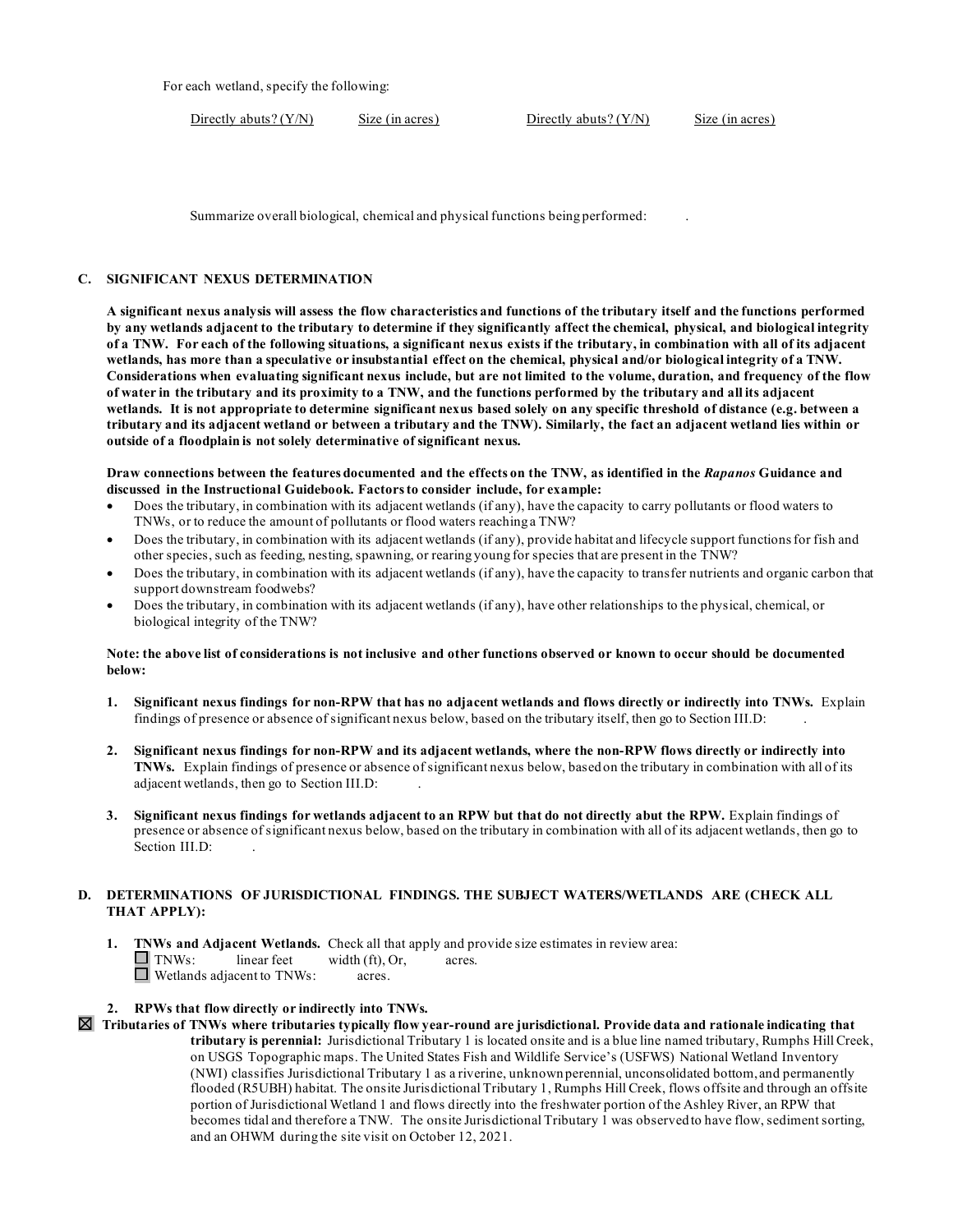□ Tributaries of TNW where tributaries have continuous flow "seasonally" (e.g., typically three months each year) are jurisdictional. Data supporting this conclusion is provided at Section III.B. Provide rationale indicating that tributary flows seasonally: .

~ Tributary waters: **Jurisdictional Tributary 1: 1540** linear feet width (ft). □ Provide estimates for jurisdictional waters in the review area (check all that apply): Other non-wetland waters: acres.

Identify type(s) of waters: .

- **3. Non-RPWs[8](#page-5-0) that flow directly or indirectly into TNWs.** 
	- □ Waterbody that is not a TNW or an RPW, but flows directly or indirectly into a TNW, and it has a significant nexus with a TNW is jurisdictional. Data supporting this conclusion is provided at Section III.C.

Provide estimates for jurisdictional waters within the review area (check all that apply):

Tributary waters: linear feet width (ft).

□ Other non-wetland waters: acres.

Identify type(s) of waters: **.** 

#### **4. Wetlands directly abutting an RPW that flow directly or indirectly into TNWs.**

⊠ Wetlands directly abut RPW and thus are jurisdictional as adjacent wetlands.

perennial RPW, as the tributary flows through a portion of the wetland.  $\boxtimes$  Wetlands directly abutting an RPW where tributaries typically flow year-round. Provide data and rationale indicating that tributary is perennial in Section III.D.2, above. Provide rationale indicating that wetland is directly abutting an RPW: Based on a review of the information provided, an onsite inspection, soil data, LIDAR data, and best available aerial imagery, Jurisdictional Wetland 1 directly abuts Jurisdictional Tributary 1, Rumphs Hill Creek, a

 seasonal in Section III.B and rationale in Section III.D.2, above. Provide rationale indicating that wetland is directly perennial RPW, as the tributary flows through a portion of the wetland.<br> $\Box$  Wetlands directly abutting an RPW where tributaries typically flow "seasonally." Provide data indicating that tributary is abutting an RPW: .

Provide acreage estimates for jurisdictional wetlands in the review area: **Jurisdictional Wetland 1: 1.16**acres.

#### **5. Wetlands adjacent to but not directly abutting an RPW that flow directly or indirectly into TNWs.**

 $\Box$  Wetlands that do not directly abut an RPW, but when considered in combination with the tributary to which they are adjacent and with similarly situated adjacent wetlands, have a significant nexus with a TNW are jurisidictional. Data supporting this conclusion is provided at Section III.C.

Provide acreage estimates for jurisdictional wetlands in the review area: acres.

#### **6. Wetlands adjacent to non-RPWs that flow directly or indirectly into TNWs.**

□ Wetlands adjacent to such waters, and have when considered in combination with the tributary to which they are adjacent and with similarly situated adjacent wetlands, have a significant nexus with a TNW are jurisdictional. Data supporting this conclusion is provided at Section III.C.

Provide estimates for jurisdictional wetlands in the review area: acres.

#### **7. Impoundments of jurisdictional waters. [9](#page-5-1)**

- As a general rule, the impoundment of a jurisdictional tributary remains jurisdictional.
- □ Demonstrate that impoundment was created from "waters of the U.S.," or
- Demonstrate that water meets the criteria for one of the categories presented above (1-6), or
- □ Demonstrate that water is isolated with a nexus to commerce (see E below).

#### **E. ISOLATED [INTERSTATE OR INTRA-STATE] WATERS, INCLUDING ISOLATED WETLANDS, THE USE, DEGRADATION OR DESTRUCTION OF WHICH COULD AFFECT INTERSTATE COMMERCE, INCLUDING ANY SUCH WATERS (CHECK ALL THAT APPLY): [10](#page-5-2)**

which are or could be used by interstate or foreign travelers for recreational or other purposes.

<sup>&</sup>lt;sup>8</sup>See Footnote #3.

<span id="page-5-1"></span><span id="page-5-0"></span> $^8$ See Footnote # 3.<br>9 To complete the analysis refer to the key in Section III.D.6 of the Instructional Guidebook.

<span id="page-5-2"></span> **review consistent with the process described in the Corps/EPA** *Memorandum Regarding CWA Act Jurisdiction Following Rapanos.* **10 Prior to asserting or declining CWA jurisdiction based solely on this category, Corps Districts will elevate the action to Corps and EPA HQ for**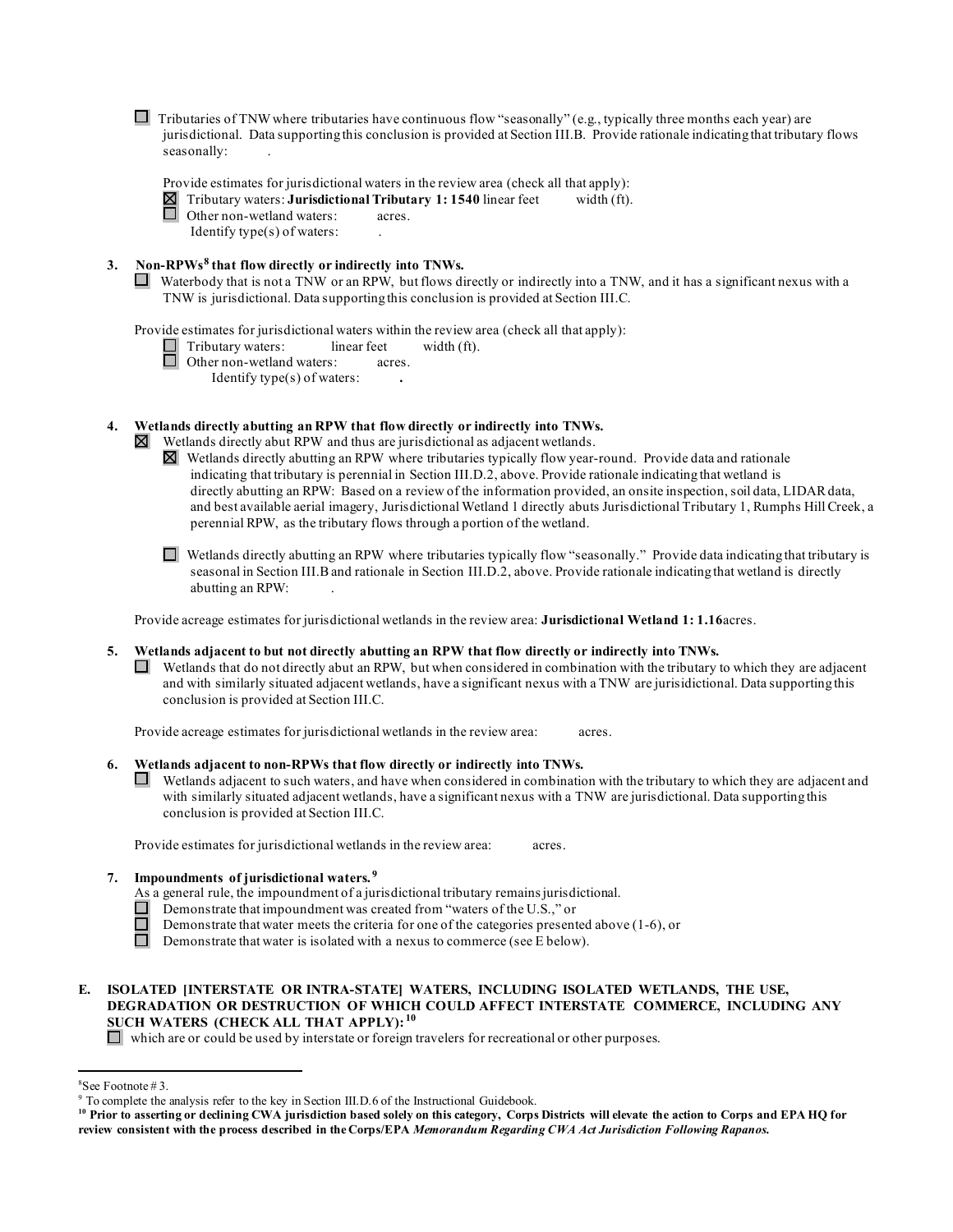|    | from which fish or shellfish are or could be taken and sold in interstate or foreign commerce.<br>which are or could be used for industrial purposes by industries in interstate commerce.<br>Interstate isolated waters. Explain:<br>Other factors. Explain:                                                                                                                                                                                                                                                                                                                                                                                                                                                                          |
|----|----------------------------------------------------------------------------------------------------------------------------------------------------------------------------------------------------------------------------------------------------------------------------------------------------------------------------------------------------------------------------------------------------------------------------------------------------------------------------------------------------------------------------------------------------------------------------------------------------------------------------------------------------------------------------------------------------------------------------------------|
|    | Identify water body and summarize rationale supporting determination:                                                                                                                                                                                                                                                                                                                                                                                                                                                                                                                                                                                                                                                                  |
|    | Provide estimates for jurisdictional waters in the review area (check all that apply):<br>Tributary waters:<br>linear feet<br>width $(ft)$ .<br>Other non-wetland waters:<br>acres.<br>Identify type(s) of waters:<br>$\Box$ Wetlands:<br>acres.                                                                                                                                                                                                                                                                                                                                                                                                                                                                                       |
| F. | NON-JURISDICTIONAL WATERS, INCLUDING WETLANDS (CHECK ALL THAT APPLY):<br>$\Box$ If potential wetlands were assessed within the review area, these areas did not meet the criteria in the 1987 Corps of Engineers<br>Wetland Delineation Manual and/or appropriate Regional Supplements.<br>$\Box$ Review area included isolated waters with no substantial nexus to interstate (or foreign) commerce.<br>$\Box$ Prior to the Jan 2001 Supreme Court decision in "SWANCC," the review area would have been regulated based solely on the<br>"Migratory Bird Rule" (MBR).<br>Waters do not meet the "Significant Nexus" standard, where such a finding is required for jurisdiction. Explain:<br>Other: (explain, if not covered above): |
|    | Provide acreage estimates for non-jurisdictional waters in the review area, where the sole potential basis of jurisdiction is the MBR<br>factors (i.e., presence of migratory birds, presence of endangered species, use of water for irrigated agriculture), using best professional<br>judgment (check all that apply):<br>Non-wetland waters (i.e., rivers, streams):<br>linear feet<br>width $(ft)$ .<br>Lakes/ponds:<br>acres.<br>Other non-wetland waters:<br>acres. List type of aquatic resource:<br>Wetlands:<br>acres.                                                                                                                                                                                                       |
|    | Provide acreage estimates for non-jurisdictional waters in the review area that do not meet the "Significant Nexus" standard, where such<br>a finding is required for jurisdiction (check all that apply):<br>Non-wetland waters (i.e., rivers, streams):<br>linear feet,<br>width (ft).<br>Lakes/ponds:<br>$\Box$<br>acres.<br>Other non-wetland waters:<br>acres. List type of aquatic resource:<br>Wetlands:<br>acres.                                                                                                                                                                                                                                                                                                              |
|    | <b>SECTION IV: DATA SOURCES.</b>                                                                                                                                                                                                                                                                                                                                                                                                                                                                                                                                                                                                                                                                                                       |
|    | A. SUPPORTING DATA. Data reviewed for JD (check all that apply - checked items shall be included in case file and, where checked<br>and requested, appropriately reference sources below):<br>$\boxtimes$ Maps, plans, plots or plat submitted by or on behalf of the applicant/consultant: JD Request titled Dustoff Business Park dated<br>April 19, 2021.<br>$\boxtimes$ Data sheets prepared/submitted by or on behalf of the applicant/consultant.<br>$\boxtimes$ Office concurs with data sheets/delineation report conclusions.                                                                                                                                                                                                 |
|    | $\Box$ Office does not concur with data sheets/delineation report.<br>Data sheets prepared by the Corps:<br>Corps navigable waters' study:<br>U.S. Geological Survey Hydrologic Atlas:<br>$\Box$ USGS NHD data.<br>$\Box$ USGS 8 and 12 digit HUC maps.                                                                                                                                                                                                                                                                                                                                                                                                                                                                                |
|    | U.S. Geological Survey map(s). Cite scale & quad name: Topographic Map - Summerville Quadrangle Dustoff Business Park<br>⊠<br>dated April 13, 2021 and submitted as part of the JD Request.<br>⊠ USDA Natural Resources Conservation Service Soil Survey. Citation: Mapped Soils Dustoff Business Park dated April 13, 2021<br>and submitted as part of the JD Request.                                                                                                                                                                                                                                                                                                                                                                |
|    | $\boxtimes$ National wetlands inventory map(s). Cite name: NWI Map Dustoff Business Park dated April 13, 2021 and submitted as part<br>of the JD Request.<br>State/Local wetland inventory map(s):<br>FEMA/FIRM maps:<br>100-year Floodplain Elevation is:<br>$\overline{\phantom{a}}$<br>(National Geodectic Vertical Datum of 1929)<br>区<br>Photographs: $\boxtimes$ Aerial (Name & Date): Wetlands Exhibit Dustoff Business Park dated December 22, 2021 and submitted as                                                                                                                                                                                                                                                           |
|    | part of the JD Request.<br>or $\boxtimes$ Other (Name & Date): Site photographs submitted as part of the JD Request.                                                                                                                                                                                                                                                                                                                                                                                                                                                                                                                                                                                                                   |
|    | Previous determination(s). File no. and date of response letter:<br>Applicable/supporting case law:                                                                                                                                                                                                                                                                                                                                                                                                                                                                                                                                                                                                                                    |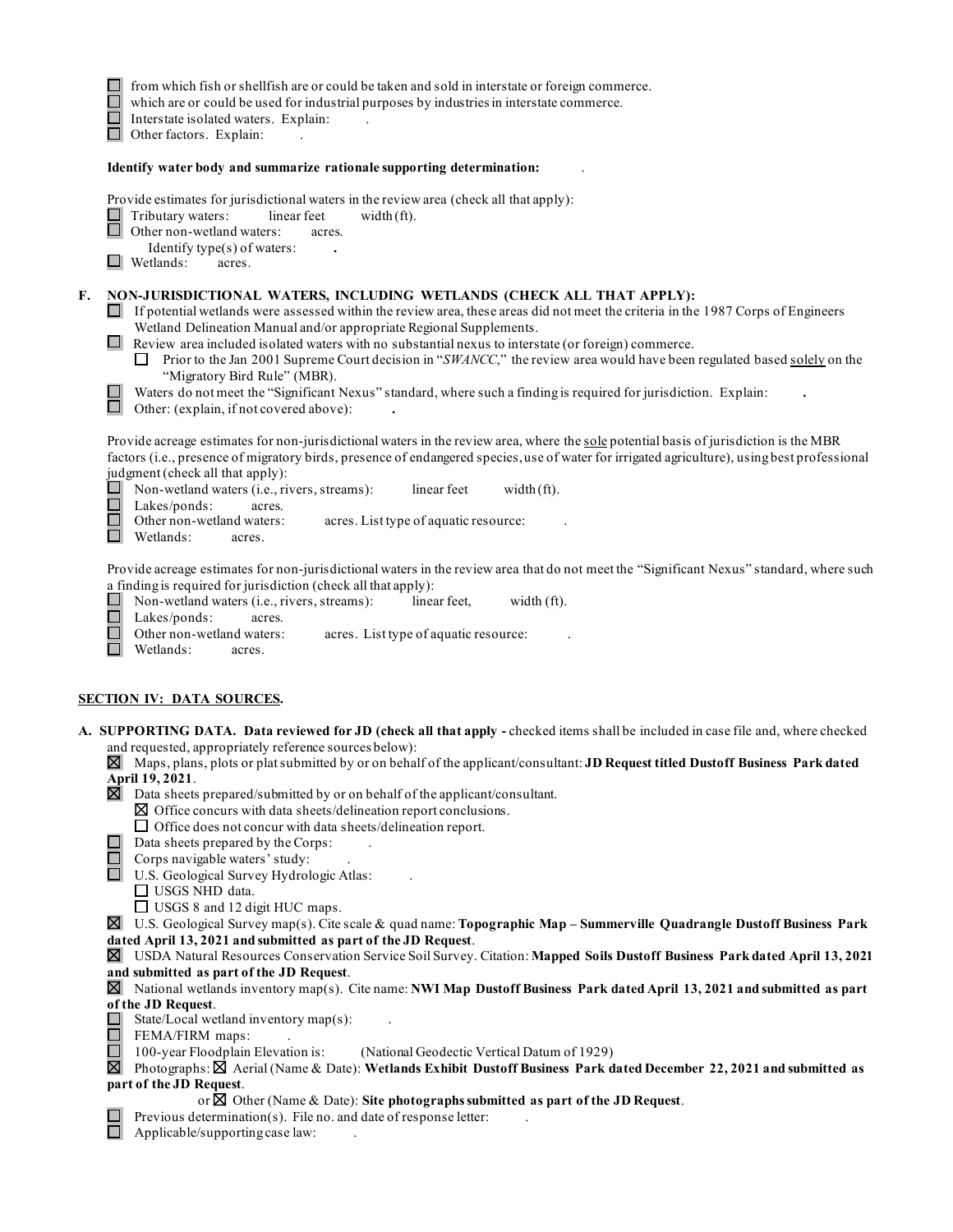

Applicable/supporting scientific literature:<br>Other information (please specify):

 **B. ADDITIONAL COMMENTS TO SUPPORT JD: This form 1 of 2 documents the jurisdictional status of one wetland feature and one non-wetland feature on the subject parcel. Jurisdictional Wetland 1 and Jurisdictional Tributary 1 were determined to be jurisdictional and regulated by Section 404 of the CWA. The jurisdictional status of the remaining wetlands located within the project review area are discussed on Form 2 of 2**.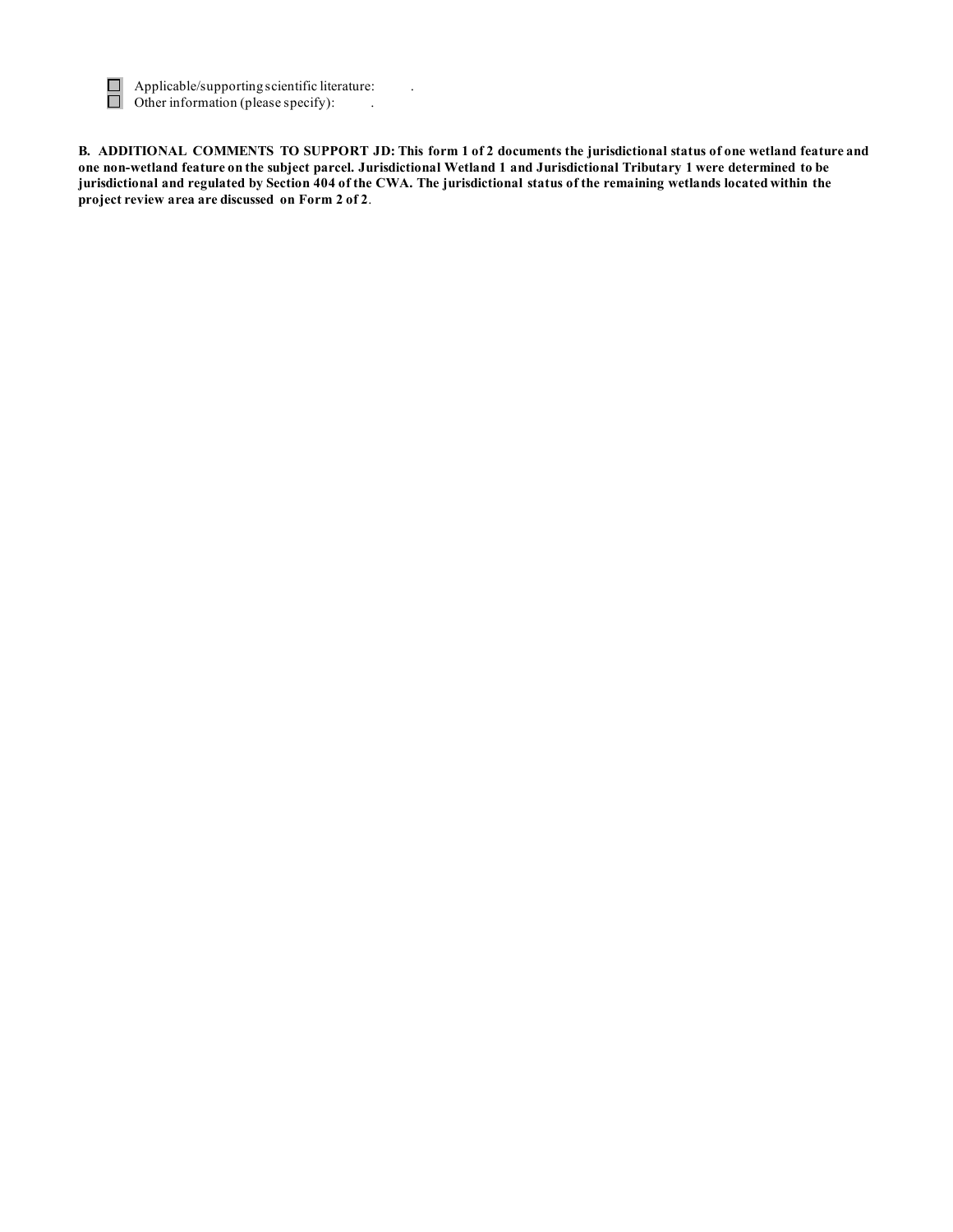#### **APPROVED JURISDICTIONAL DETERMINATION FORM U.S. Army Corps of Engineers**

This form should be completed by following the instructions provided in Section IV of the JD Form Instructional Guidebook.

#### **SECTION I: BACKGROUND INFORMATION**

- **A. REPORT COMPLETION DATE FOR APPROVED JURISDICTIONAL DETERMINATION (JD): 3/1/2022**
- **B. DISTRICT OFFICE, FILE NAME, AND NUMBER:** JD Form 2 of 2; SAC-2021-00751 Dustoff Business Park

#### **C. PROJECT LOCATION AND BACKGROUND INFORMATION:**

State: South Carolina Center coordinates of site (lat/long in degree decimal format): Lat. 33.0510 °, Long. -80.1762 °. County: Berkeley County City: Summerville

Name of nearest waterbody: Rumphs Hill Creek

 Name of nearest Traditional Navigable Water (TNW) into which the aquatic resource flows: Ashley River Name of watershed or Hydrologic Unit Code (HUC): 03050201

 $\boxtimes$  Check if map/diagram of review area and/or potential jurisdictional areas is/are available upon request.

 Check if other sites (e.g., offsite mitigation sites, disposal sites, etc…) are associated with this action and are recorded on a different JD form.

#### **D. REVIEW PERFORMED FOR SITE EVALUATION (CHECK ALL THAT APPLY):**

Office (Desk) Determination. Date: 12/30/2021

Field Determination. Date(s): 10/12/2021

#### **A. RHA SECTION 10 DETERMINATION OF JURISDICTION.**

 There **Are no** "*navigable waters of the U.S.*" within Rivers and Harbors Act (RHA) jurisdiction (as defined by 33 CFR part 329) in the review area. [Required] **SECTION II: SUMMARY OF FINDINGS**<br> **A. RHA SECTION 10 DETERMINATION**<br>
There **Are no** "*navigable waters of the U.S.*"<br>
review area. [*Required*]<br>
Waters subject to the ebb and flow only waters are presently used, or have b

review area. [*Required*]<br>
Waters subject to the ebb and flow of the tide.

 Waters are presently used, or have been used in the past, or may be susceptible for use to transport interstate or foreign commerce. □ Explain:

# **B. CWA SECTION 404 DETERMINATION OF JURISDICTION.** VA SE<br>Are no<br>. Wat<br>a. 1

There **Are no** "*waters of the U.S.*" within Clean Water Act (CWA) jurisdiction (as defined by 33 CFR part 328) in the review area. [*Required*]

#### **1. Waters of the U.S.**

- **a. Indicate presence of waters of U.S. in review area (check all that apply): [1](#page-8-0)** 
	- □ TNWs, including territorial seas
		- Wetlands adjacent to TNWs
	- □ Relatively permanent waters  $2$  (RPWs) that flow directly or indirectly into TNWs
	- B Non-RPWs that flow directly or indirectly into TNWs
		- Wetlands directly abutting RPWs that flow directly or indirectly into TNWs
	- i<br>B Wetlands adjacent to but not directly abutting RPWs that flow directly or indirectly into TNWs
	- □ Wetlands adjacent to non-RPWs that flow directly or indirectly into TNWs
	- □ Impoundments of jurisdictional waters

□ Isolated (interstate or intrastate) waters, including isolated wetlands

**b. Identify (estimate) size of waters of the U.S. in the review area:** 

Non-wetland waters: linear feet: width (ft) and/or acres. Wetlands: acres.

**c. Limits (boundaries) of jurisdiction** based on: **Pick List**  Elevation of established OHWM (if known): .

#### **2. Non-regulated waters/wetlands (check if applicable): [3](#page-8-2)**

 Explain: **Non-Jurisdictional Wetlands 1 and 2 are forested freshwater wetlands located in the north eastern portion of the review area. Based on an onsite inspection conducted on October 12, 2021, no ditches, swales, or culverts were observed that would provide a connection to other aquatic resources. Although Lidar indicates that the Non- jurisdictional Wetlands 1 and 2 may be connected to Onsite Jurisdictional Wetland 1 and/or Jurisdictional Tributary 1, the non-jurisdictional wetlands are surrounded by uplands. Also, no evidence of discrete hydrologic connections**  Potentially jurisdictional waters and/or wetlands were assessed within the review area and determined to be not jurisdictional.

<sup>1</sup> Boxes checked below shall be supported by completing the appropriate sections in Section III below.

<span id="page-8-1"></span><span id="page-8-0"></span><sup>&</sup>lt;sup>2</sup> For purposes of this form, an RPW is defined as a tributary that is not a TNW and that typically flows year-round or has continuous flow at least "seasonally" (e.g., typically 3 months).  $3$  Supporting documentation is presented in Section III.F.

<span id="page-8-2"></span>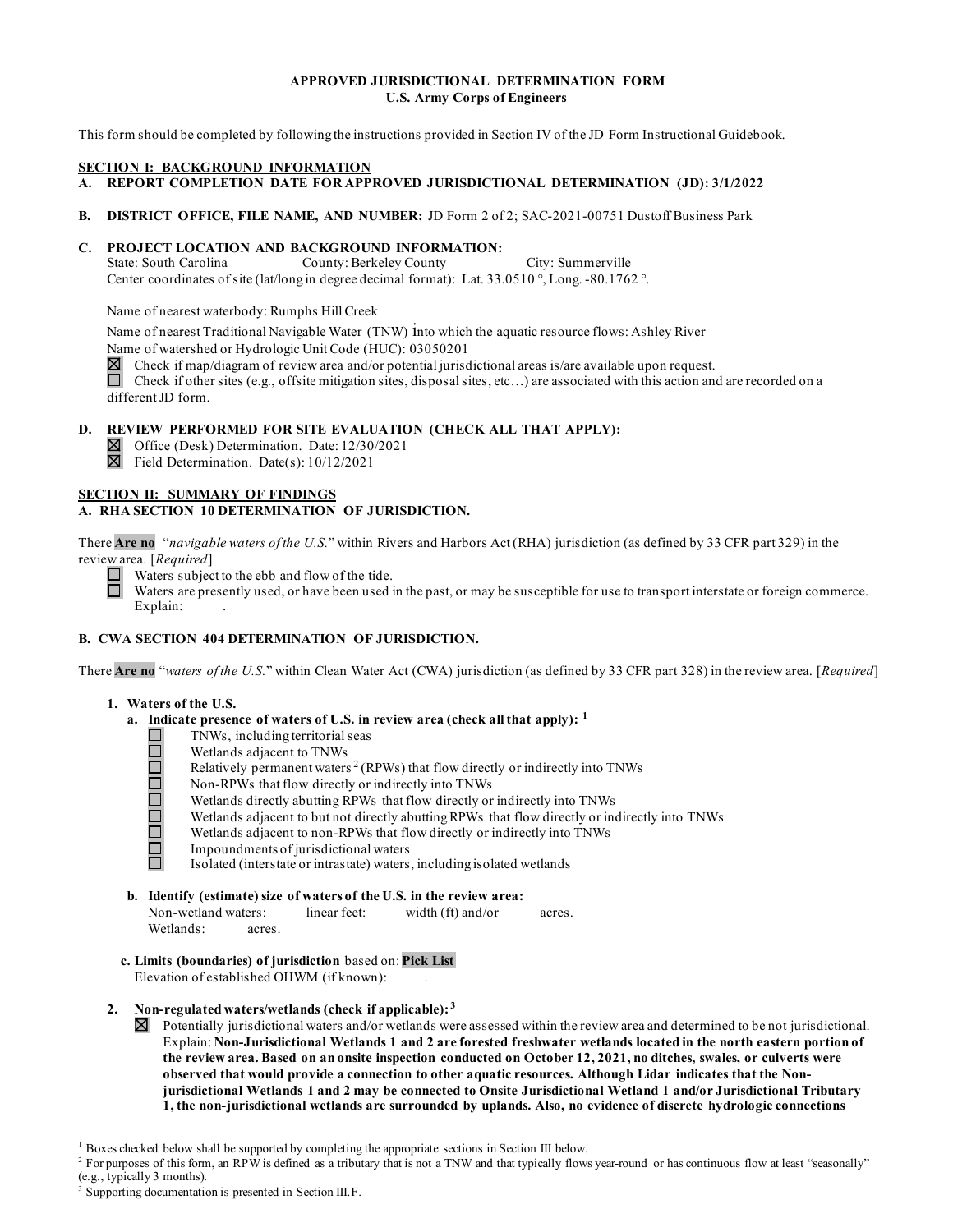**from the Non-Jurisdictional Wetlands 1 and 2 through the uplands to the Jurisdictional wetland and/or tributary were observed. These wetlands are documented in Section III Part F of this form and have no physical, chemical, or biological connections to waters of the U.S., including any apparent surface or shallow subsurface hydrologic connections. There is no apparent connection to interstate or foreign commerce. In addition, there is no apparent evidence of ecological interconnectivity between the isolated wetlands and waters of the U.S. On this basis, this office has determined that these wetlands are isolated from waters of the U.S. and are not within the jurisdiction of the Clean Water Act. Based on this information, Non-Jurisdictional Wetlands 1 and 2 are not waters of the U.S.** 

#### **SECTION III: CWA ANALYSIS**

#### **A. TNWs AND WETLANDS ADJACENT TO TNWs**

 **The agencies will assert jurisdiction over TNWs and wetlands adjacent to TNWs. If the aquatic resource is a TNW, complete Section III.A.1 and Section III.D.1. only; if the aquatic resource is a wetland adjacent to a TNW, complete Sections III.A.1 and 2 and Section III.D.1.; otherwise, see Section III.B below**.

- **1. TNW** 
	- Identify TNW: .

Summarize rationale supporting determination:

**2. Wetland adjacent to TNW** 

Summarize rationale supporting conclusion that wetland is "adjacent": .

#### **B. CHARACTERISTICS OF TRIBUTARY (THAT IS NOT A TNW) AND ITS ADJACENT WETLANDS (IF ANY):**

 **This section summarizes information regarding characteristics of the tributary and its adjacent wetlands, if any, and it helps determine whether or not the standards for jurisdiction established under Rapanos have been met.** 

 **The agencies will assert jurisdiction over non-navigable tributaries of TNWs where the tributaries are "relatively permanent waters" (RPWs), i.e. tributaries that typically flow year-round or have continuous flow at least seasonally (e.g., typically 3 (perennial) flow, skip to Section III.D.2. If the aquatic resource is a wetland directly abutting a tributary with perennial flow,**  skip to Section III.D.4. **months). A wetland that directly abuts an RPW is also jurisdictional. If the aquatic resource is not a TNW, but has year-round** 

skip to Section III.D.4.<br>A wetland that is adjacent to but that does not directly abut an RPW requires a significant nexus evaluation. Corps districts and  **EPA regions will include in the record any available information that documents the existence of a significant nexus between a relatively permanent tributary that is not perennial (and its adjacent wetlands if any) and a traditional navigable water, even though a significant nexus finding is not required as a matter of law.** 

 **If the waterbody [4](#page-9-0) is not an RPW, or a wetland directly abutting an RPW, a JD will require additional data to determine if the waterbody has a significant nexus with a TNW. If the tributary has adjacent wetlands, the significant nexus evaluation must consider the tributary in combination with all of its adjacent wetlands. This significant nexus evaluation that combines, for analytical purposes, the tributary and all of its adjacent wetlands is used whether the review area identified in the JD request is the tributary, or its adjacent wetlands, or both. If the JD covers a tributary with adjacent wetlands, complete Section III.B.1 for the tributary, Section III.B.2 for any onsite wetlands, and Section III.B.3 for all wetlands adjacent to that tributary, both onsite and offsite. The determination whether a significant nexus exists is determined in Section III.C below.** 

#### **1. Characteristics of non-TNWs that flow directly or indirectly into TNW**

#### **(i) General Area Conditions:**

| Watershed size:          | <b>Pick List</b> |        |
|--------------------------|------------------|--------|
| Drainage area:           | <b>Pick List</b> |        |
| Average annual rainfall: |                  | inches |
| Average annual snowfall: |                  | inches |

#### **(ii) Physical Characteristics:**

- (a) Relationship with TNW:
	- $\Box$  Tributary flows directly into TNW.
	- □ Tributary flows through **Pick List** tributaries before entering TNW.

Project waters are **Pick List** river miles from TNW.

<span id="page-9-0"></span><sup>4</sup> Note that the Instructional Guidebook contains additional information regarding swales, ditches, washes, and erosional features generally and in the arid West.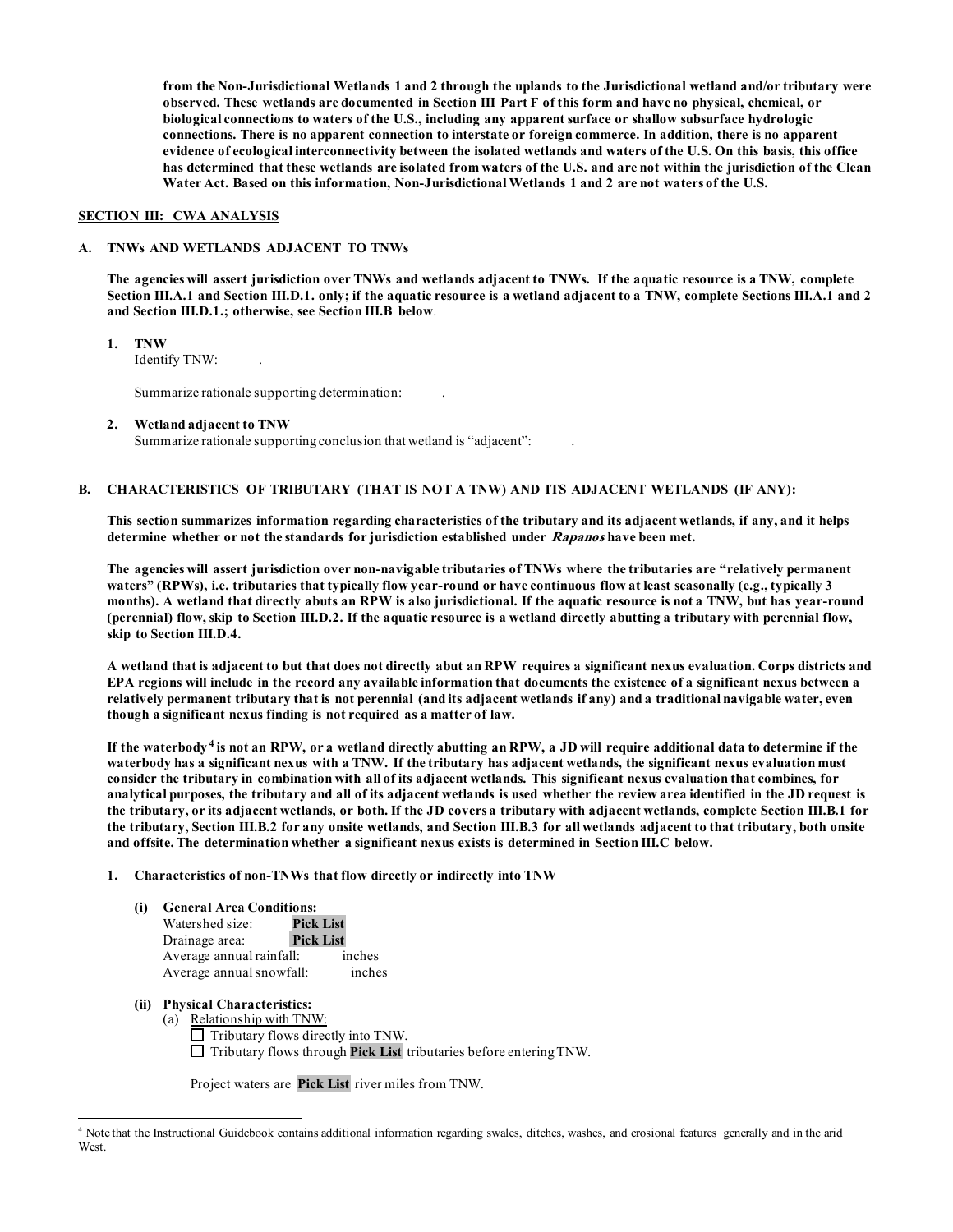| Project waters are Pick List river miles from RPW.<br>Project waters are Pick List aerial (straight) miles from TNW.<br>Project waters are Pick List aerial (straight) miles from RPW.<br>Project waters cross or serve as state boundaries. Explain:                                                                                                                                                                                                                                                                                                                                                                                                                                                                    |  |  |  |  |  |
|--------------------------------------------------------------------------------------------------------------------------------------------------------------------------------------------------------------------------------------------------------------------------------------------------------------------------------------------------------------------------------------------------------------------------------------------------------------------------------------------------------------------------------------------------------------------------------------------------------------------------------------------------------------------------------------------------------------------------|--|--|--|--|--|
| Identify flow route to $TNW5$ :<br>Tributary stream order, if known:                                                                                                                                                                                                                                                                                                                                                                                                                                                                                                                                                                                                                                                     |  |  |  |  |  |
| (b) General Tributary Characteristics (check all that apply):<br>$\Box$ Natural<br>Tributary is:<br>$\Box$ Artificial (man-made). Explain:<br>$\Box$ Manipulated (man-altered). Explain:                                                                                                                                                                                                                                                                                                                                                                                                                                                                                                                                 |  |  |  |  |  |
| Tributary properties with respect to top of bank (estimate):<br>Average width:<br>feet<br>Average depth:<br>feet<br>Average side slopes: Pick List.                                                                                                                                                                                                                                                                                                                                                                                                                                                                                                                                                                      |  |  |  |  |  |
| Primary tributary substrate composition (check all that apply):<br>$\Box$ Silts<br>$\Box$ Sands<br>$\Box$ Concrete<br>$\Box$ Cobbles<br>$\Box$ Gravel<br>$\Box$ Muck<br>$\Box$ Vegetation. Type/% cover:<br>$\Box$ Bedrock<br>$\Box$ Other. Explain:                                                                                                                                                                                                                                                                                                                                                                                                                                                                     |  |  |  |  |  |
| Tributary condition/stability [e.g., highly eroding, sloughing banks]. Explain:<br>Presence of run/riffle/pool complexes. Explain:<br>Tributary geometry: Pick List<br>Tributary gradient (approximate average slope):<br>$\frac{0}{0}$                                                                                                                                                                                                                                                                                                                                                                                                                                                                                  |  |  |  |  |  |
| $(c)$ Flow:<br>Tributary provides for: Pick List<br>Estimate average number of flow events in review area/year: Pick List<br>Describe flow regime:<br>Other information on duration and volume:                                                                                                                                                                                                                                                                                                                                                                                                                                                                                                                          |  |  |  |  |  |
| Surface flow is: Pick List. Characteristics:                                                                                                                                                                                                                                                                                                                                                                                                                                                                                                                                                                                                                                                                             |  |  |  |  |  |
| Subsurface flow: Pick List. Explain findings:<br>$\Box$ Dye (or other) test performed:                                                                                                                                                                                                                                                                                                                                                                                                                                                                                                                                                                                                                                   |  |  |  |  |  |
| Tributary has (check all that apply):<br>$\Box$ Bed and banks<br>$\Box$ OHWM <sup>6</sup> (check all indicators that apply):<br>the presence of litter and debris<br>clear, natural line impressed on the bank $\Box$<br>changes in the character of soil<br>destruction of terrestrial vegetation<br>shelving<br>the presence of wrack line<br>$\Box$<br>vegetation matted down, bent, or absent<br>sediment sorting<br>ப<br>$\Box$<br>leaf litter disturbed or washed away<br>scour<br>sediment deposition<br>multiple observed or predicted flow events<br>ப<br>$\Box$<br>abrupt change in plant community<br>$\Box$<br>water staining<br>other (list):<br>$\Box$<br>$\Box$ Discontinuous OHWM. <sup>7</sup> Explain: |  |  |  |  |  |
| If factors other than the OHWM were used to determine lateral extent of CWA jurisdiction (check all that apply):<br>$\Box$ High Tide Line indicated by:<br>Mean High Water Mark indicated by:<br>$\Box$<br>$\Box$ oil or scum line along shore objects<br>$\Box$ survey to available datum;<br>fine shell or debris deposits (foreshore)<br>physical markings;<br>ப<br>vegetation lines/changes in vegetation types.<br>physical markings/characteristics<br>ப<br>tidal gauges<br>other (list):                                                                                                                                                                                                                          |  |  |  |  |  |

<span id="page-10-2"></span><span id="page-10-1"></span><span id="page-10-0"></span> $\ddot{\phantom{0}}$ <sup>5</sup> Flow route can be described by identifying, e.g., tributary a, which flows through the review area, to flow into tributary b, which then flows into TNW.<br><sup>6</sup>A natural or man-made discontinuity in the OHWM does not neces the OHWM has been removed by development or agricultural practices). Where there is a break in the OHWM that is unrelated to the waterbody's flow regime (e.g., flow over a rock outcrop or through a culvert), the agencies will look for indicators of flow above and below the break. 7  $7$ Ibid.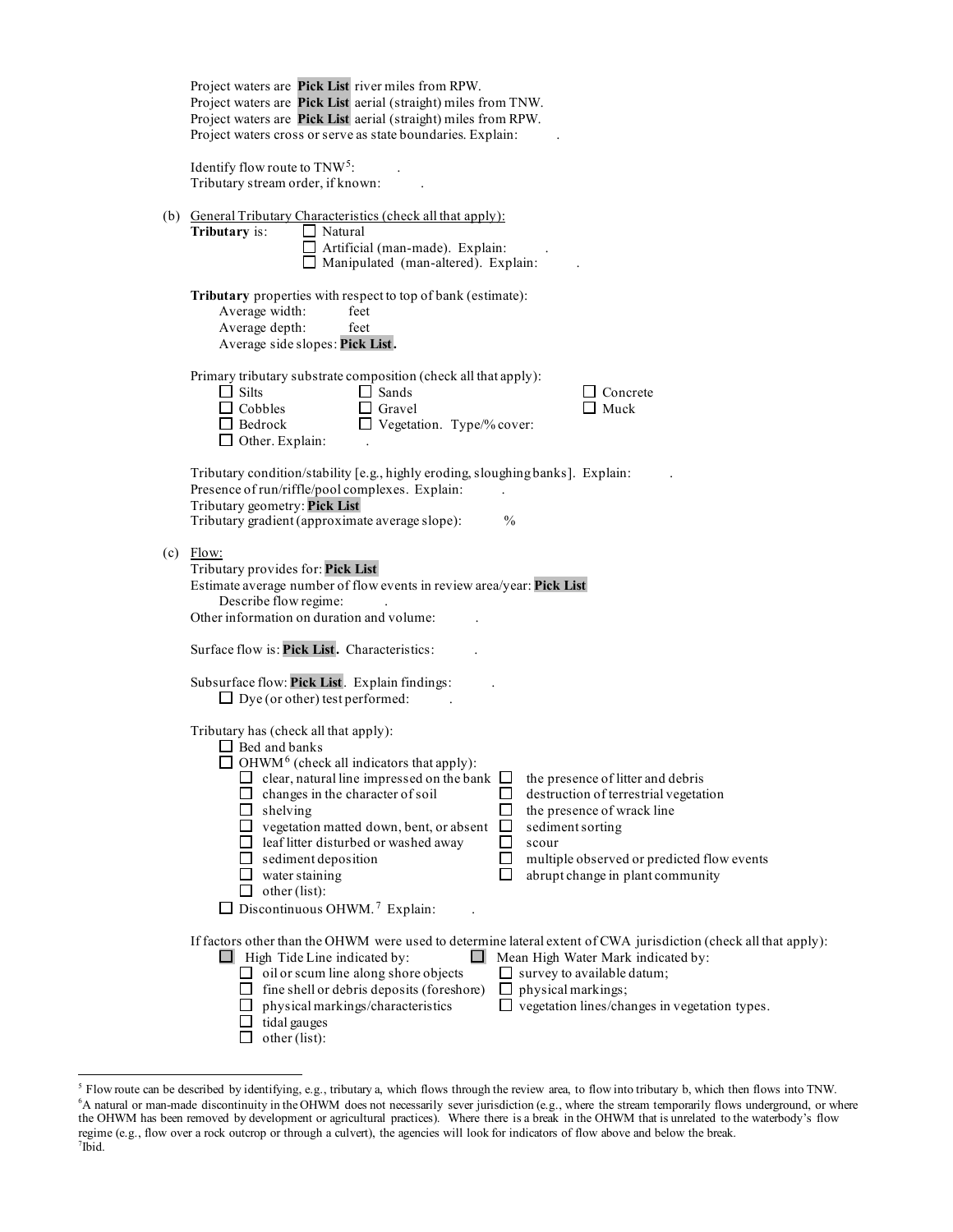#### **(iii) Chemical Characteristics:**

 Characterize tributary (e.g., water color is clear, discolored, oily film; water quality; general watershed characteristics, etc.). Explain: .

Identify specific pollutants, if known: .

#### **(iv) Biological Characteristics. Channel supports (check all that apply):**

- $\Box$  Riparian corridor. Characteristics (type, average width):
- □ Wetland fringe. Characteristics: .
- □ Habitat for:
	- 는 :  $\Box$  Federally Listed species. Explain findings:
		- $\Box$  Fish/spawn areas. Explain findings:
	- $\Box$  Other environmentally-sensitive species. Explain findings:
	- $\Box$  Aquatic/wildlife diversity. Explain findings:  $\Box$ .

#### **2. Characteristics of wetlands adjacent to non-TNW that flow directly or indirectly into TNW**

#### **(i) Physical Characteristics:**

(a) General Wetland Characteristics:

Properties: Wetland size: acres Wetland type. Explain: Wetland quality. Explain: Project wetlands cross or serve as state boundaries. Explain: .

(b) General Flow Relationship with Non-TNW: Flow is: Pick List. Explain:

Surface flow is**: Pick List**  Characteristics: .

 $\Box$  Dye (or other) test performed:  $\Box$ Subsurface flow: **Pick List** . Explain findings: .

## (c) Wetland Adjacency Determination with Non-TNW:

ᆸ .  $\Box$  Directly abutting

 $\Box$  Not directly abutting

- $\Box$  Discrete wetland hydrologic connection. Explain:
- $\Box$  Ecological connection. Explain:  $\Box$
- $\Box$  Separated by berm/barrier. Explain: .

#### (d) Proximity (Relationship) to TNW

Project wetlands are **Pick List** river miles from TNW. Project waters are **Pick List** aerial (straight) miles from TNW. Flow is from: **Pick List .**  Estimate approximate location of wetland as within the **Pick List** floodplain.

#### **(ii) Chemical Characteristics:**

 Characterize wetland system (e.g., water color is clear, brown, oil film on surface; water quality; general watershed characteristics; etc.). Explain: .

Identify specific pollutants, if known: .

#### **(iii) Biological Characteristics. Wetland supports (check all that apply):**

- $\Box$  Riparian buffer. Characteristics (type, average width):  $\Box$ .
- $\Box$  Vegetation type/percent cover. Explain: .
- □ Habitat for:
	- $\Box$  Federally Listed species. Explain findings:  $\Box$
	- 出り  $\Box$  Fish/spawn areas. Explain findings:
	- $\Box$  Other environmentally-sensitive species. Explain findings:  $\Box$ .
	- $\Box$  Aquatic/wildlife diversity. Explain findings:  $\Box$ .

#### **3. Characteristics of all wetlands adjacent to the tributary (if any)**

All wetland(s) being considered in the cumulative analysis: **Pick List** 

Approximately ( ) acres in total are being considered in the cumulative analysis.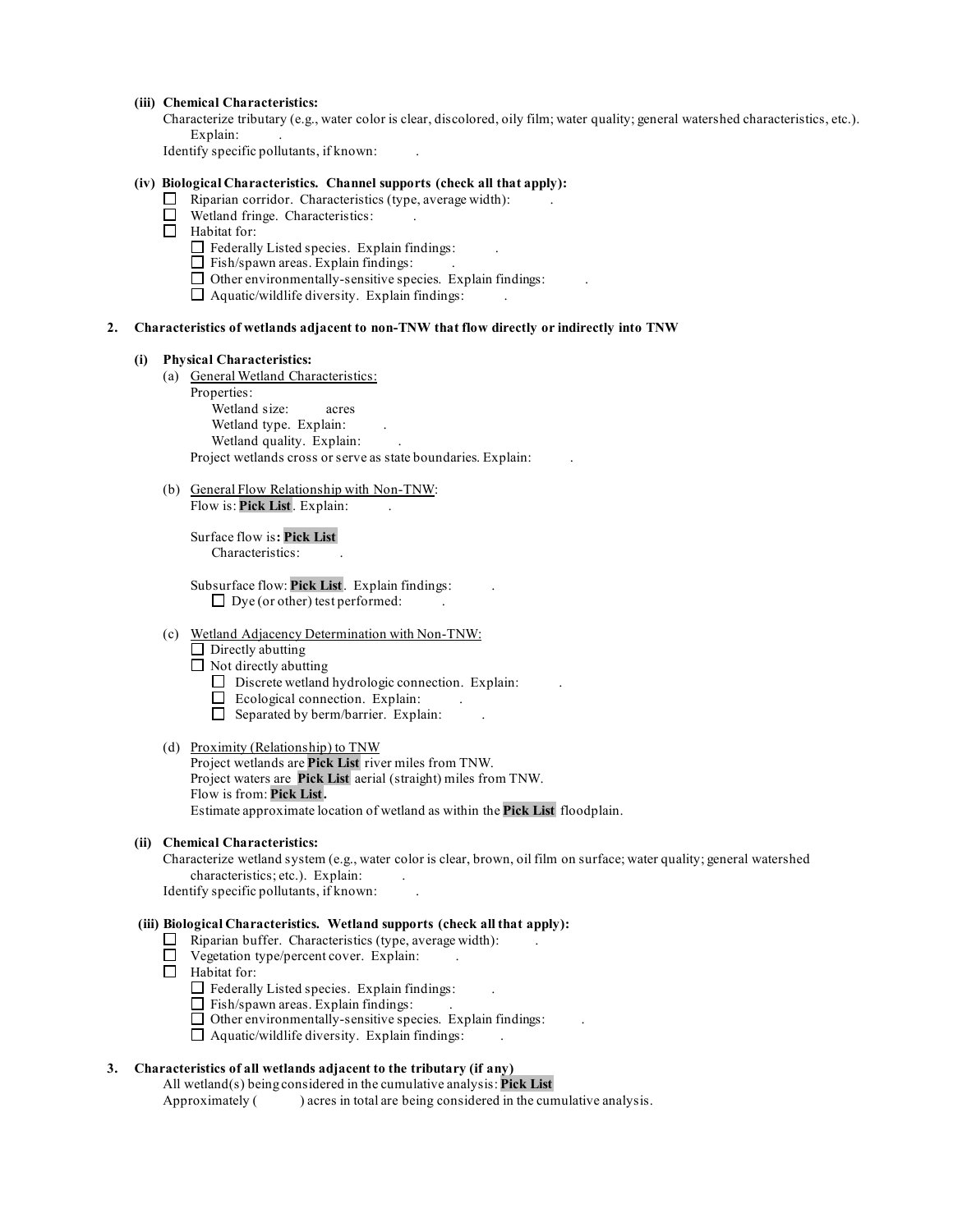For each wetland, specify the following:

Directly abuts? (Y/N) Size (in acres) Directly abuts? (Y/N) Size (in acres)

Summarize overall biological, chemical and physical functions being performed: .

#### **C. SIGNIFICANT NEXUS DETERMINATION**

 **A significant nexus analysis will assess the flow characteristics and functions of the tributary itself and the functions performed by any wetlands adjacent to the tributary to determine if they significantly affect the chemical, physical, and biological integrity of a TNW. For each of the following situations, a significant nexus exists if the tributary, in combination with all of its adjacent wetlands, has more than a speculative or insubstantial effect on the chemical, physical and/or biological integrity of a TNW. Considerations when evaluating significant nexus include, but are not limited to the volume, duration, and frequency of the flow of water in the tributary and its proximity to a TNW, and the functions performed by the tributary and all its adjacent wetlands. It is not appropriate to determine significant nexus based solely on any specific threshold of distance (e.g. between a tributary and its adjacent wetland or between a tributary and the TNW). Similarly, the fact an adjacent wetland lies within or outside of a floodplain is not solely determinative of significant nexus.** 

#### **Draw connections between the features documented and the effects on the TNW, as identified in the** *Rapanos* **Guidance and discussed in the Instructional Guidebook. Factors to consider include, for example:**

- TNWs, or to reduce the amount of pollutants or flood waters reaching a TNW? • Does the tributary, in combination with its adjacent wetlands (if any), have the capacity to carry pollutants or flood waters to
- other species, such as feeding, nesting, spawning, or rearing young for species that are present in the TNW? • Does the tributary, in combination with its adjacent wetlands (if any), provide habitat and lifecycle support functions for fish and
- Does the tributary, in combination with its adjacent wetlands (if any), have the capacity to transfer nutrients and organic carbon that support downstream foodwebs?
- biological integrity of the TNW? • Does the tributary, in combination with its adjacent wetlands (if any), have other relationships to the physical, chemical, or

#### **Note: the above list of considerations is not inclusive and other functions observed or known to occur should be documented below:**

- findings of presence or absence of significant nexus below, based on the tributary itself, then go to Section III.D: . **1. Significant nexus findings for non-RPW that has no adjacent wetlands and flows directly or indirectly into TNWs.** Explain
- **2. Significant nexus findings for non-RPW and its adjacent wetlands, where the non-RPW flows directly or indirectly into TNWs.** Explain findings of presence or absence of significant nexus below, based on the tributary in combination with all of its adjacent wetlands, then go to Section III.D: .
- **3. Significant nexus findings for wetlands adjacent to an RPW but that do not directly abut the RPW.** Explain findings of presence or absence of significant nexus below, based on the tributary in combination with all of its adjacent wetlands, then go to Section III.D:

#### **D. DETERMINATIONS OF JURISDICTIONAL FINDINGS. THE SUBJECT WATERS/WETLANDS ARE (CHECK ALL THAT APPLY):**

- **1. TNWs and Adjacent Wetlands.** Check all that apply and provide size estimates in review area:  $\Box$  INWS: Inear reet width (it), C<br> $\Box$  Wetlands adjacent to TNWs: acres.  $\Box$  TNWs: linear feet width (ft), Or, acres.
- **2. RPWs that flow directly or indirectly into TNWs.** 
	- □ Tributaries of TNWs where tributaries typically flow year-round are jurisdictional. Provide data and rationale indicating that tributary is perennial: .
	- $\Box$  Tributaries of TNW where tributaries have continuous flow "seasonally" (e.g., typically three months each year) are jurisdictional. Data supporting this conclusion is provided at Section III.B. Provide rationale indicating that tributary flows seasonally: .

| Provide estimates for jurisdictional waters in the review area (check all that apply): |             |             |  |
|----------------------------------------------------------------------------------------|-------------|-------------|--|
| $\Box$ Tributary waters:                                                               | linear feet | width (ft). |  |
| <b>.</b>                                                                               |             |             |  |

□ Tributary waters: intear reet<br>□ Other non-wetland waters: acres.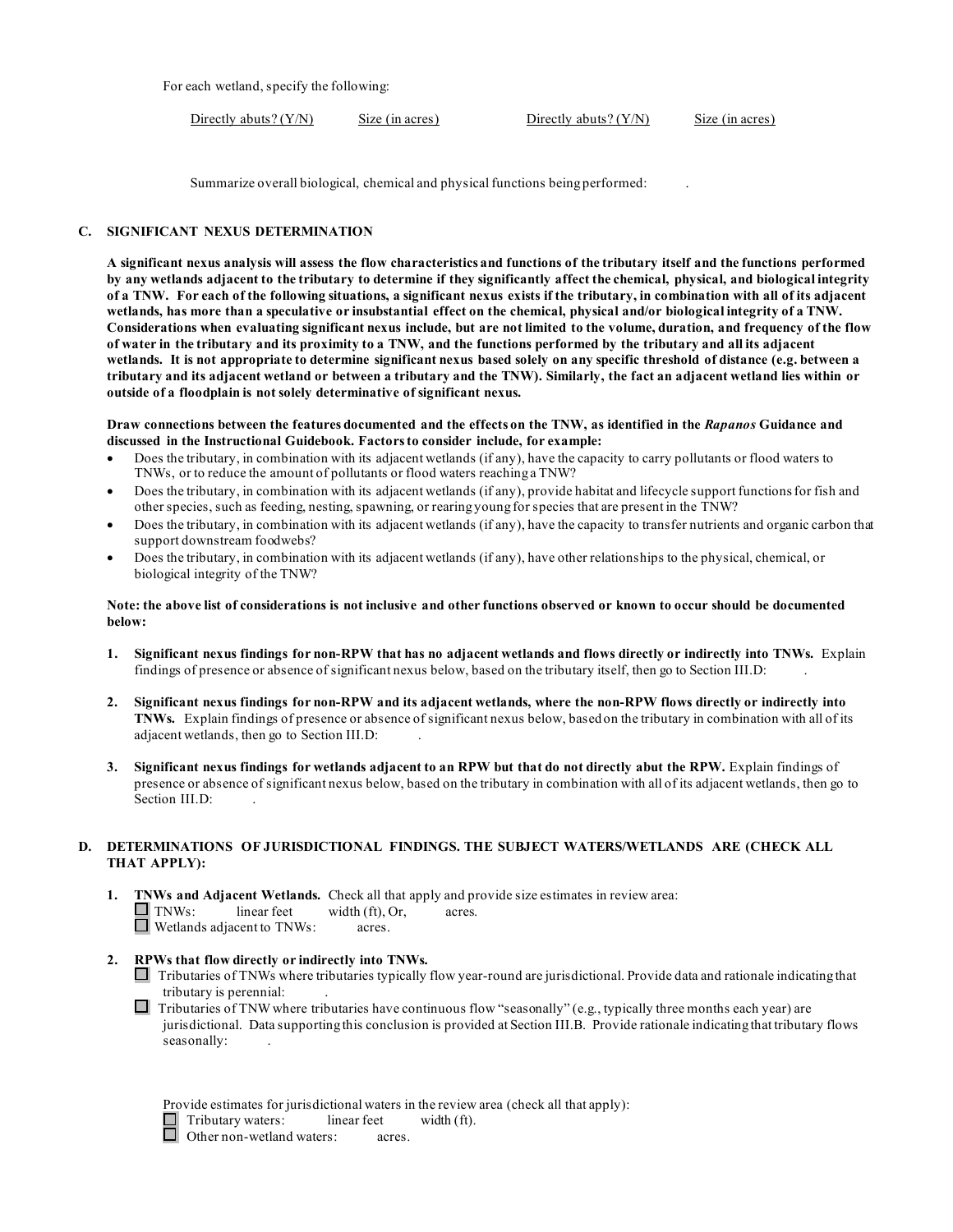Identify type(s) of waters: .

#### 3. **3. Non-RPWs[8](#page-13-0) that flow directly or indirectly into TNWs.**

Waterbody that is not a TNW or an RPW, but flows directly or indirectly into a TNW, and it has a significant nexus with a TNW is jurisdictional. Data supporting this conclusion is provided at Section III.C.

Provide estimates for jurisdictional waters within the review area (check all that apply):

 $\Box$  Tributary waters: linear feet width (ft).

|  | Other non-wetland waters: |  |  | acres. |
|--|---------------------------|--|--|--------|
|  |                           |  |  |        |

Identify type(s) of waters: **.** 

#### **4. Wetlands directly abutting an RPW that flow directly or indirectly into TNWs.**

Wetlands directly abut RPW and thus are jurisdictional as adjacent wetlands.

- CJ] Wetlands directly abutting an RPW where tributaries typically flow year-round. Provide data and rationale indicating that tributary is perennial in Section III.D.2, above. Provide rationale indicating that wetland is directly abutting an RPW: **.**
- seasonal in Section III.B and rationale in Section III.D.2, above. Provide rationale indicating that wetland is directly □ Wetlands directly abutting an RPW where tributaries typically flow "seasonally." Provide data indicating that tributary is abutting an RPW: .

Provide acreage estimates for jurisdictional wetlands in the review area: acres.

 **5. Wetlands adjacent to but not directly abutting an RPW that flow directly or indirectly into TNWs.**  Wetlands that do not directly abut an RPW, but when considered in combination with the tributary to which they are adjacent  $\Box$ and with similarly situated adjacent wetlands, have a significant nexus with a TNW are jurisidictional. Data supporting this conclusion is provided at Section III.C.

Provide acreage estimates for jurisdictional wetlands in the review area: acres.

 **6. Wetlands adjacent to non-RPWs that flow directly or indirectly into TNWs.** 

 Wetlands adjacent to such waters, and have when considered in combination with the tributary to which they are adjacent and with similarly situated adjacent wetlands, have a significant nexus with a TNW are jurisdictional. Data supporting this conclusion is provided at Section III.C.

Provide estimates for jurisdictional wetlands in the review area: acres.

- **7. Impoundments of jurisdictional waters. [9](#page-13-1)** 
	- As a general rule, the impoundment of a jurisdictional tributary remains jurisdictional.
	- Demonstrate that impoundment was created from "waters of the U.S.," or
	- Demonstrate that water meets the criteria for one of the categories presented above (1-6), or
	- $\Box$ Demonstrate that water is isolated with a nexus to commerce (see E below).
- **E. ISOLATED [INTERSTATE OR INTRA-STATE] WATERS, INCLUDING ISOLATED WETLANDS, THE USE, DEGRADATION OR DESTRUCTION OF WHICH COULD AFFECT INTERSTATE COMMERCE, INCLUDING ANY SUCH WATERS (CHECK ALL THAT APPLY): [10](#page-13-2)** 
	- $\Box$  which are or could be used by interstate or foreign travelers for recreational or other purposes.
	- $\Box$  from which fish or shellfish are or could be taken and sold in interstate or foreign commerce.
	- $\Box$ which are or could be used for industrial purposes by industries in interstate commerce.
	- □ Interstate isolated waters. Explain: .
	- □  $\Box$  Other factors. Explain: .

#### **Identify water body and summarize rationale supporting determination:** .

<span id="page-13-0"></span> $8$ See Footnote #3

 $^8$ See Footnote # 3.<br>9 To complete the analysis refer to the key in Section III.D.6 of the Instructional Guidebook.

<span id="page-13-2"></span><span id="page-13-1"></span> **review consistent with the process described in the Corps/EPA** *Memorandum Regarding CWA Act Jurisdiction Following Rapanos.* **10 Prior to asserting or declining CWA jurisdiction based solely on this category, Corps Districts will elevate the action to Corps and EPA HQ for**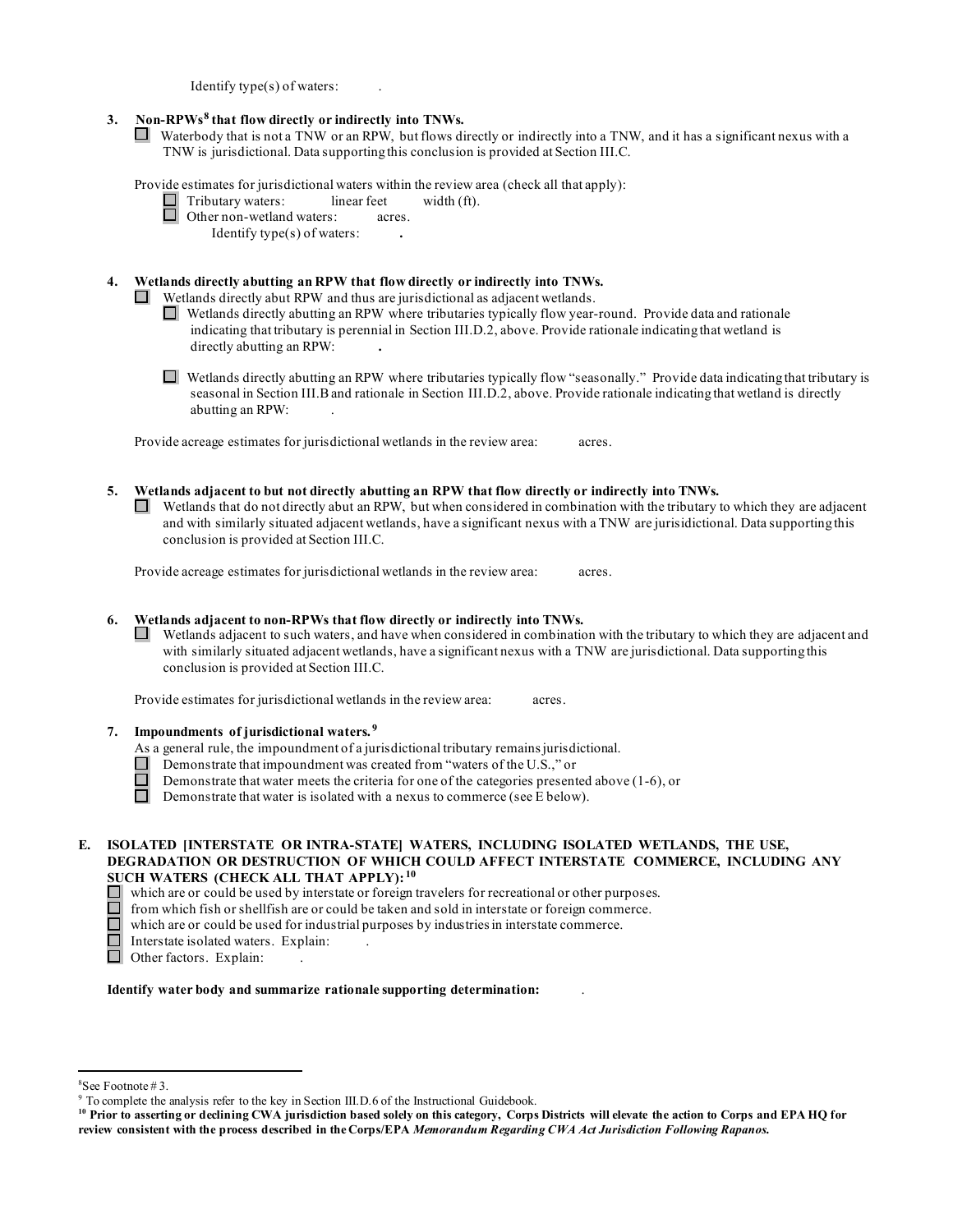Provide estimates for jurisdictional waters in the review area (check all that apply):

Tributary waters: linear feet width (ft).

- □ □ Other non-wetland waters: acres.
	- Identify type(s) of waters: **.**
- Wetlands: acres.

#### **F. NON-JURISDICTIONAL WATERS, INCLUDING WETLANDS (CHECK ALL THAT APPLY):**

- Wetland Delineation Manual and/or appropriate Regional Supplements.  $\Box$  If potential wetlands were assessed within the review area, these areas did not meet the criteria in the 1987 Corps of Engineers
- Review area included isolated waters with no substantial nexus to interstate (or foreign) commerce.
	- Prior to the Jan 2001 Supreme Court decision in "*SWANCC*," the review area would have been regulated based solely on the "Migratory Bird Rule" (MBR). 181
- □ Waters do not meet the "Significant Nexus" standard, where such a finding is required for jurisdiction. Explain:
- □ Other: (explain, if not covered above): **.**

Provide acreage estimates for non-jurisdictional waters in the review area, where the <u>sole</u> potential basis of jurisdiction is the MBR factors (i.e., presence of migratory birds, presence of endangered species, use of water for irrigated agriculture), using best professional judgment (check all that apply):

 □ Non-wetland waters (i.e., rivers, streams): linear feet width (ft).

 Lakes/ponds: acres. □

Other non-wetland waters: acres. List type of aquatic resource:

□ Wetlands: **Non-Jurisdictional Wetland 1: 0.45 acre, Non-Jurisdictional Wetland 2: 1.06 acres**.

Provide acreage estimates for non-jurisdictional waters in the review area that do not meet the "Significant Nexus" standard, where such a finding is required for jurisdiction (check all that apply):

- Non-wetland waters (i.e., rivers, streams): linear feet, width (ft). □
- Lakes/ponds: acres.
- Other non-wetland waters: □ acres. List type of aquatic resource:
- □ Other hon-wettand wate<br>□ Wetlands: acres.

#### **SECTION IV: DATA SOURCES.**

- **A. SUPPORTING DATA. Data reviewed for JD (check all that apply -** checked items shall be included in case file and, where checked and requested, appropriately reference sources below):
	- 181 Maps, plans, plots or plat submitted by or on behalf of the applicant/consultant: **JD Request titled Dustoff Business Park dated April 19, 2021**.
	- $■$  Data sheets prepared/submitted by or on behalf of the applicant/consultant.  $✓$  Office concurs with data sheets/delineation report.  $□$  Office does not concur with data sheets/delineation report.
		- $\boxtimes$  Office concurs with data sheets/delineation report conclusions.
			-
	- $\Box$  Data sheets prepared by the Corps:<br> $\Box$  Corps navigable waters' study:
		- Corps navigable waters' study: .
	- □ U.S. Geological Survey Hydrologic Atlas:<br>□ USGS NHD data...
		-
		- □ USGS NHD data.<br>□ USGS 8 and 12 digit HUC maps.
	- 181 □ U.S. Geological Survey map(s). Cite scale & quad name: **Topographic Map Summerville Quadrangle Dustoff Business Park**
	- **dated April 13, 2021 and submitted as part of the JD Request**.

 ~ USDA Natural Resources Conservation Service Soil Survey. Citation: **Mapped Soils Dustoff Business Park dated April 13, 2021 and submitted as part of the JD Request**.

~ National wetlands inventory map(s). Cite name: **NWI Map Dustoff Business Park dated April 13, 2021 and submitted as part** 

## **of the JD Request**.

 $\overline{a}$ 

- $\Box$  State/Local wetland inventory map(s): .
- $\Box$  FEMA/FIRM maps: .
- $\Box$  100-year Floodplain Elevation is: (National Geodectic Vertical Datum of 1929)

Photographs:  $\boxtimes$  Aerial (Name & Date): **Wetlands Exhibit Dustoff Business Park dated December 22, 2021 and submitted as part of the JD Request**.

or  $\boxtimes$  Other (Name & Date): Site photographs submitted as part of the JD Request.

- $\Box$  Previous determination(s). File no. and date of response letter:
	- Applicable/supporting case law: .
- Applicable/supporting scientific literature:  $\qquad \qquad$ . 百<br>口
- Other information (please specify): ... □